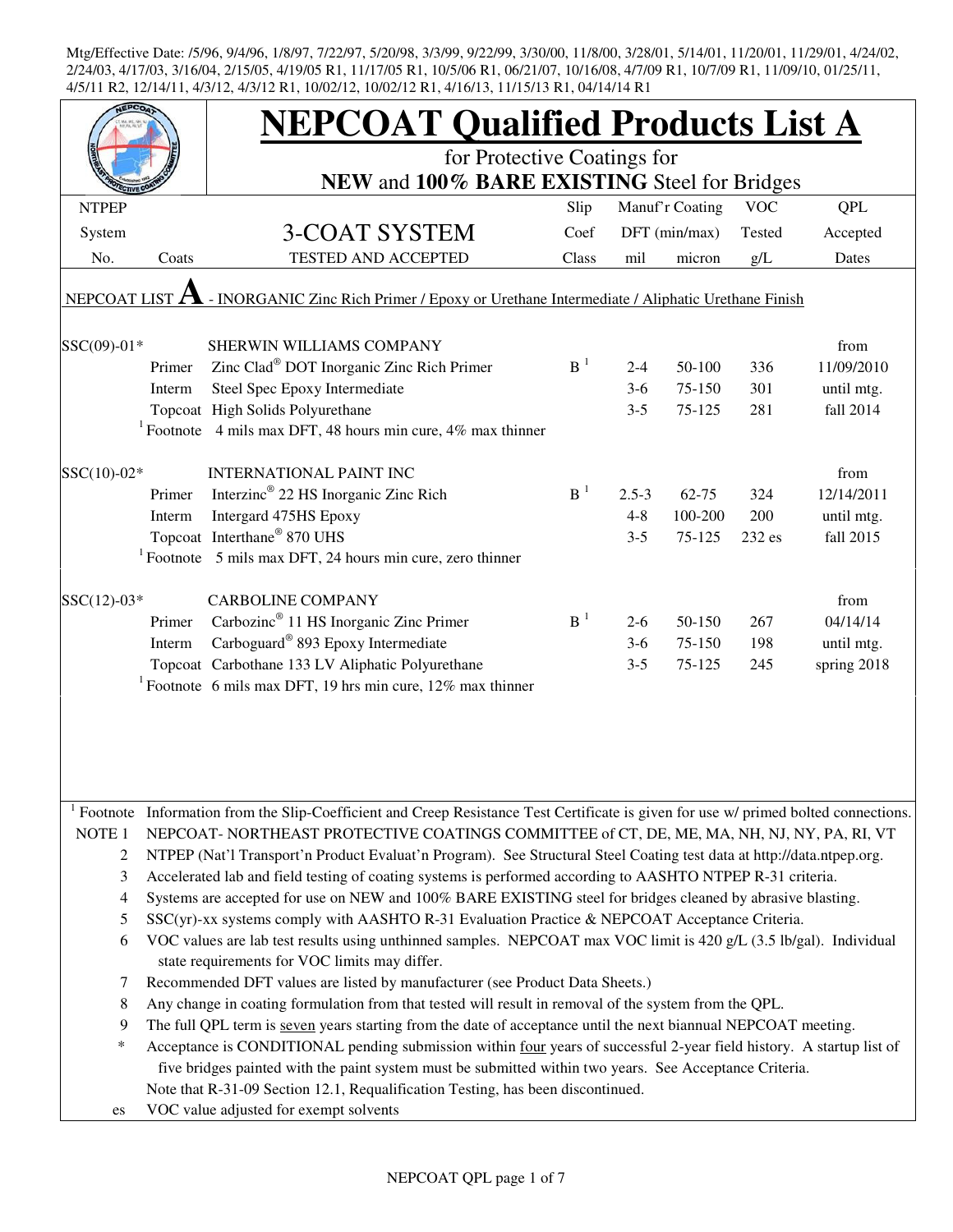|                     |        | <b>NEPCOAT Qualified Products List B</b>                                                                                            |                |         |                 |            |                      |
|---------------------|--------|-------------------------------------------------------------------------------------------------------------------------------------|----------------|---------|-----------------|------------|----------------------|
|                     |        | for Protective Coatings for<br>NEW and 100% BARE EXISTING Steel for Bridges                                                         |                |         |                 |            |                      |
| <b>NTPEP</b>        |        |                                                                                                                                     | Slip           |         | Manuf'r Coating | <b>VOC</b> | <b>QPL</b>           |
| System              |        | <b>3-COAT SYSTEM</b>                                                                                                                | Coef           |         | DFT (min/max)   | Tested     | Accepted             |
| No.                 | Coats  | TESTED AND ACCEPTED                                                                                                                 | Class          | mil     | micron          | g/L        | Dates                |
| <b>NEPCOAT LIST</b> |        | - ORGANIC Zinc Rich Primer / Epoxy or Urethane Intermediate / Aliphatic Urethane Finish                                             |                |         |                 |            |                      |
| $SSC(10)-03*$       |        | PPG/AMERON                                                                                                                          |                |         |                 |            | from                 |
|                     | Primer | Amercoat® 68HS Zinc Rich Epoxy Primer                                                                                               | B <sup>1</sup> | $3 - 5$ | 75-125          | 276        | 12/14/2011           |
|                     | Interm | Amercoat <sup>®</sup> 399 Fast Drying Epoxy                                                                                         |                | $4 - 8$ | 100-200         | 177        | until mtg.           |
|                     |        | Topcoat Amercoat® 450H Gloss Aliphatic Polyurethane                                                                                 |                | $2 - 5$ | 50-125          | 306        | fall 2015            |
|                     |        | <sup>1</sup> Footnote 3 mils max DFT, 7 days min cure, $3\%$ vol max thin                                                           |                |         |                 |            |                      |
| $SSC(04)-02$        |        | <b>CARBOLINE COMPANY</b>                                                                                                            |                |         |                 |            | from 11/17/05        |
| $SSC(10)-04$ Primer |        | Carbozinc <sup>®</sup> 859 Organic Zinc Rich Epoxy Primer                                                                           | $B-1$          | $3-10$  | 75-250          | 327        | until mtg            |
|                     | Interm | Carboguard <sup>®</sup> 888 Epoxy Polyamide                                                                                         |                | $3 - 8$ | 75-200          | 320        | fall 2015            |
|                     |        | Topcoat Carbothane 133 LH Aliphatic Polyurethane                                                                                    |                | $3-6$   | 75-150          | 311        | (passed requalific'n |
|                     |        | <sup>1</sup> Footnote 6 mils max DFT, 4 days min cure, $10\%$ vol max thin                                                          |                |         |                 |            | as SSC 10-04)        |
| $SSC(10)-05*$       |        | <b>WASSER HIGH TECH COATINGS</b>                                                                                                    |                |         |                 |            | from                 |
|                     | Primer | MC-Zinc 100                                                                                                                         | Ø              | $3 - 5$ | 75-125          | $115$ es   | 4/03/12              |
|                     | Interm | MC-Miomastic 100                                                                                                                    | no             | $3 - 5$ | 75-125          | 173 es     | until mtg.           |
|                     |        | Topcoat MC-Ferrox A 100                                                                                                             | report         | $2 - 4$ | 50-100          | 144 es     | spring 2016          |
|                     |        | Ø Footnote No data reported.                                                                                                        |                |         |                 |            |                      |
| $SSC(11)-01*$       |        | SHERWIN WILLIAMS COMPANY                                                                                                            |                |         |                 |            | from                 |
|                     | Primer | Zinc Clad® III HS Organic Zinc Rich Epoxy Primer                                                                                    | $A^1$          | $3 - 5$ | 75-125          | 337        | 10/02/12             |
|                     | Interm | Steel Spec Epoxy Intermediate                                                                                                       |                | $3 - 8$ | 75-200          | 293        | until mtg.           |
|                     |        | Topcoat Hi-Solids Polyurethane                                                                                                      |                | $3 - 5$ | 75-125          | 288        | fall 2016            |
|                     |        | Footnote 3 mils max DFT, 7 days min cure, zero thinner                                                                              |                |         |                 |            |                      |
| (continues)         |        | (List B continues)                                                                                                                  |                |         |                 |            |                      |
|                     |        | Footnote Information from the Slip-Coefficient and Creep Resistance Test Certificate is given for use w/ primed bolted connections. |                |         |                 |            |                      |
| NOTE <sub>1</sub>   |        | NEPCOAT-NORTHEAST PROTECTIVE COATINGS COMMITTEE of CT, DE, ME, MA, NH, NJ, NY, PA, RI, VT                                           |                |         |                 |            |                      |
| $\overline{c}$      |        | NTPEP (Nat'l Transport'n Product Evaluat'n Program). See Structural Steel Coating test data at http://data.ntpep.org.               |                |         |                 |            |                      |
| 3                   |        | Accelerated lab and field testing of coating systems is performed according to AASHTO NTPEP R-31 criteria.                          |                |         |                 |            |                      |
| 4                   |        | Systems are accepted for use on NEW and 100% BARE EXISTING steel for bridges cleaned by abrasive blasting.                          |                |         |                 |            |                      |
| 5                   |        | SSC(yr)-xx systems comply with AASHTO R-31 Evaluation Practice & NEPCOAT Acceptance Criteria.                                       |                |         |                 |            |                      |
| 6                   |        | VOC values are lab test results using unthinned samples. NEPCOAT max VOC limit is 420 g/L (3.5 lb/gal). Individual                  |                |         |                 |            |                      |
|                     |        | state requirements for VOC limits may differ.                                                                                       |                |         |                 |            |                      |
| 7                   |        | Recommended DFT values are listed by manufacturer (see Product Data Sheets.)                                                        |                |         |                 |            |                      |
| 8                   |        | Any change in coating formulation from that tested will result in removal of the system from the QPL.                               |                |         |                 |            |                      |
| 9                   |        | The full QPL term is seven years starting from the date of acceptance until the next biannual NEPCOAT meeting.                      |                |         |                 |            |                      |
| $\ast$              |        | Acceptance is CONDITIONAL pending submission within four years of successful 2-year field history. A startup list of                |                |         |                 |            |                      |
|                     |        | five bridges painted with the paint system must be submitted within two years. See Acceptance Criteria.                             |                |         |                 |            |                      |
|                     |        | Note that R-31-09 Section 12.1, Requalification Testing, has been discontinued.                                                     |                |         |                 |            |                      |
| es                  |        | VOC value adjusted for exempt solvents                                                                                              |                |         |                 |            |                      |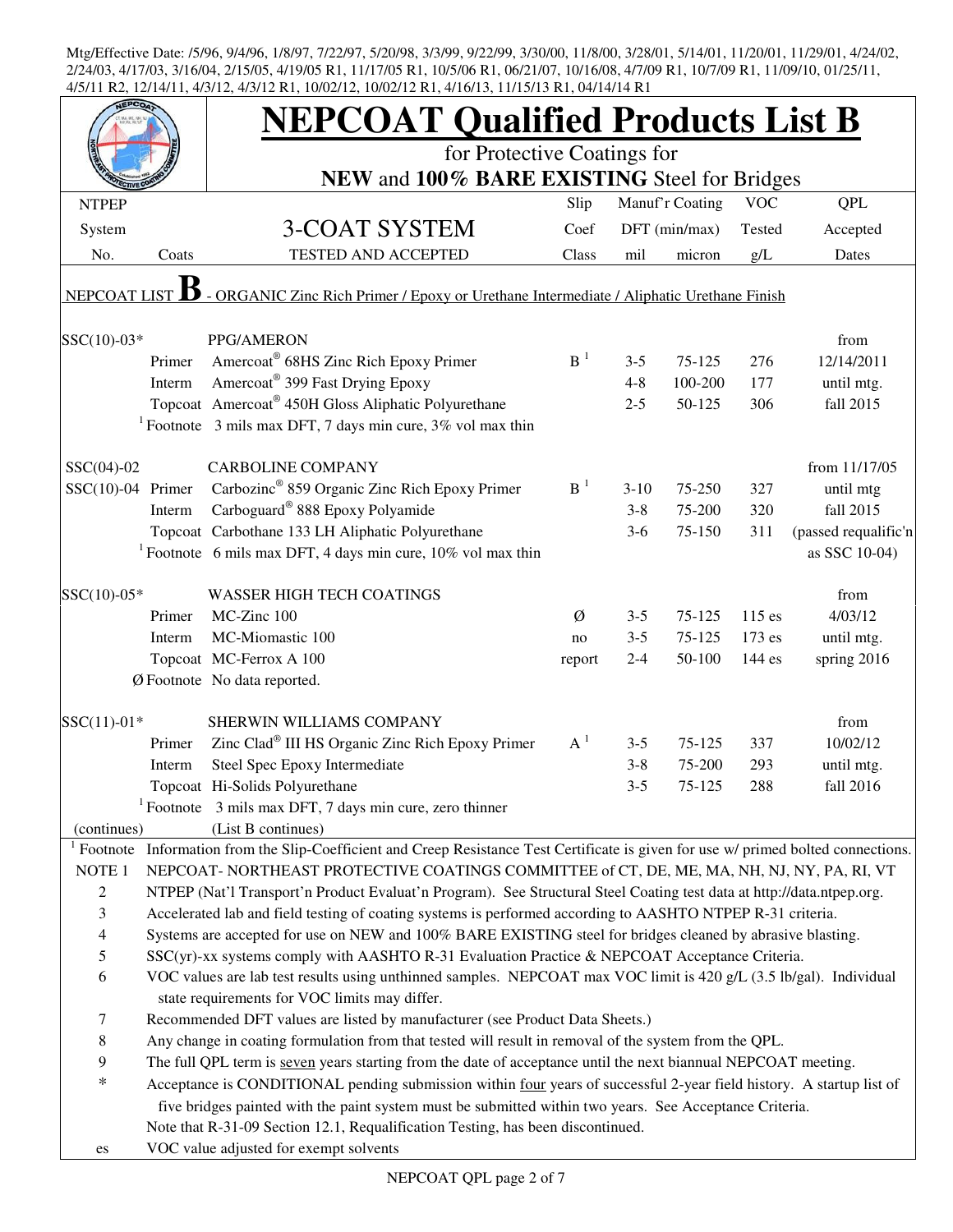|                          |        | <b>NEPCOAT Qualified Products List B</b>                                                                                                         |       |         |                 |            |             |
|--------------------------|--------|--------------------------------------------------------------------------------------------------------------------------------------------------|-------|---------|-----------------|------------|-------------|
|                          |        | for Protective Coatings for                                                                                                                      |       |         |                 |            |             |
|                          |        | NEW and 100% BARE EXISTING Steel for Bridges                                                                                                     |       |         |                 |            |             |
| <b>NTPEP</b>             |        |                                                                                                                                                  | Slip  |         | Manuf'r Coating | <b>VOC</b> | <b>QPL</b>  |
| System                   |        | 3-COAT SYSTEM                                                                                                                                    | Coef  |         | DFT (min/max)   | Tested     | Accepted    |
| No.                      | Coats  | TESTED AND ACCEPTED                                                                                                                              | Class | mil     | micron          | g/L        | Dates       |
| NEPCOAT LIST             |        | - ORGANIC Zinc Rich Primer / Epoxy or Urethane Intermediate / Aliphatic Urethane Finish                                                          |       |         |                 |            |             |
| $SSC(11)-02*$            |        | <b>INTERNATIONAL PAINT INC</b>                                                                                                                   |       |         |                 |            | from        |
|                          | Primer | Interzinc <sup>®</sup> 315B Epoxy Zinc Rich                                                                                                      | $B^1$ | $2-6$   | 50-150          | 304        | 10/02/12    |
|                          | Interm | Intergard 475HS Epoxy                                                                                                                            |       | $4 - 8$ | 100-200         | 187        | until mtg.  |
|                          |        | Topcoat Interthane® 870 UHS                                                                                                                      |       | $3 - 5$ | 75-125          | 242 es     | fall 2016   |
|                          |        | $1$ Footnote 4 mils max DFT, 48 hours min cure, zero thinner                                                                                     |       |         |                 |            |             |
| $SSC(04)-03$             |        | SHERWIN WILLIAMS COMPANY                                                                                                                         |       |         |                 |            | from        |
| $SSC(11)-03$ Primer      |        | Zinc Clad <sup>®</sup> III HS Organic Zinc Rich Epoxy Primer                                                                                     | $A^1$ | $3 - 5$ | $75 - 125$      | 329        | 10/02/12    |
|                          | Interm | Macropoxy <sup>®</sup> 646 Fast Cure Epoxy                                                                                                       |       | $3-10$  | 75-250          | 238        | until mtg.  |
|                          |        | Topcoat Acrolon™ 218 HS Acrylic Polyurethane                                                                                                     |       | $3-6$   | 75-150          | 263        | fall 2019   |
|                          |        | $1$ Footnote 3 mils max DFT, 7 days min cure, zero thinner                                                                                       |       |         |                 |            |             |
| $SSC(12)-04*$            |        | <b>CARBOLINE COMPANY</b>                                                                                                                         |       |         |                 |            | from        |
|                          | Primer | Carbozinc <sup>®</sup> 859 Organic Zinc Rich Epoxy Primer                                                                                        | $B-1$ | $3-10$  | 75-250          | 322        | 04/14/14    |
|                          | Interm | Carboguard <sup>®</sup> 893 Epoxy Intermediate                                                                                                   |       | $3-6$   | 75-150          | 207        | until mtg.  |
|                          |        | Topcoat Carbothane 133 VOC Aliphatic Polyurethane                                                                                                |       | $3 - 5$ | 76-127          | 185 es     | spring 2018 |
|                          |        | <sup>1</sup> Footnote 6 mils max DFT, 4 days min cure, $10\%$ vol max thin                                                                       |       |         |                 |            |             |
|                          |        |                                                                                                                                                  |       |         |                 |            |             |
|                          |        | <sup>1</sup> Footnote Information from the Slip-Coefficient and Creep Resistance Test Certificate is given for use w/ primed bolted connections. |       |         |                 |            |             |
| NOTE 1                   |        | NEPCOAT-NORTHEAST PROTECTIVE COATINGS COMMITTEE of CT, DE, ME, MA, NH, NJ, NY, PA, RI, VT                                                        |       |         |                 |            |             |
| 2                        |        | NTPEP (Nat'l Transport'n Product Evaluat'n Program). See Structural Steel Coating test data at http://data.ntpep.org.                            |       |         |                 |            |             |
| 3                        |        | Accelerated lab and field testing of coating systems is performed according to AASHTO NTPEP R-31 criteria.                                       |       |         |                 |            |             |
| $\overline{\mathcal{A}}$ |        | Systems are accepted for use on NEW and 100% BARE EXISTING steel for bridges cleaned by abrasive blasting.                                       |       |         |                 |            |             |
| 5                        |        | SSC(yr)-xx systems comply with AASHTO R-31 Evaluation Practice & NEPCOAT Acceptance Criteria.                                                    |       |         |                 |            |             |
| 6                        |        | VOC values are lab test results using unthinned samples. NEPCOAT max VOC limit is 420 g/L (3.5 lb/gal). Individual                               |       |         |                 |            |             |
|                          |        | state requirements for VOC limits may differ.                                                                                                    |       |         |                 |            |             |
| 7                        |        | Recommended DFT values are listed by manufacturer (see Product Data Sheets.)                                                                     |       |         |                 |            |             |
| 8                        |        | Any change in coating formulation from that tested will result in removal of the system from the QPL.                                            |       |         |                 |            |             |
| 9                        |        | The full QPL term is seven years starting from the date of acceptance until the next biannual NEPCOAT meeting.                                   |       |         |                 |            |             |
| *                        |        | Acceptance is CONDITIONAL pending submission within four years of successful 2-year field history. A startup list of                             |       |         |                 |            |             |
|                          |        | five bridges painted with the paint system must be submitted within two years. See Acceptance Criteria.                                          |       |         |                 |            |             |
|                          |        | Note that R-31-09 Section 12.1, Requalification Testing, has been discontinued.                                                                  |       |         |                 |            |             |
| es                       |        | VOC value adjusted for exempt solvents                                                                                                           |       |         |                 |            |             |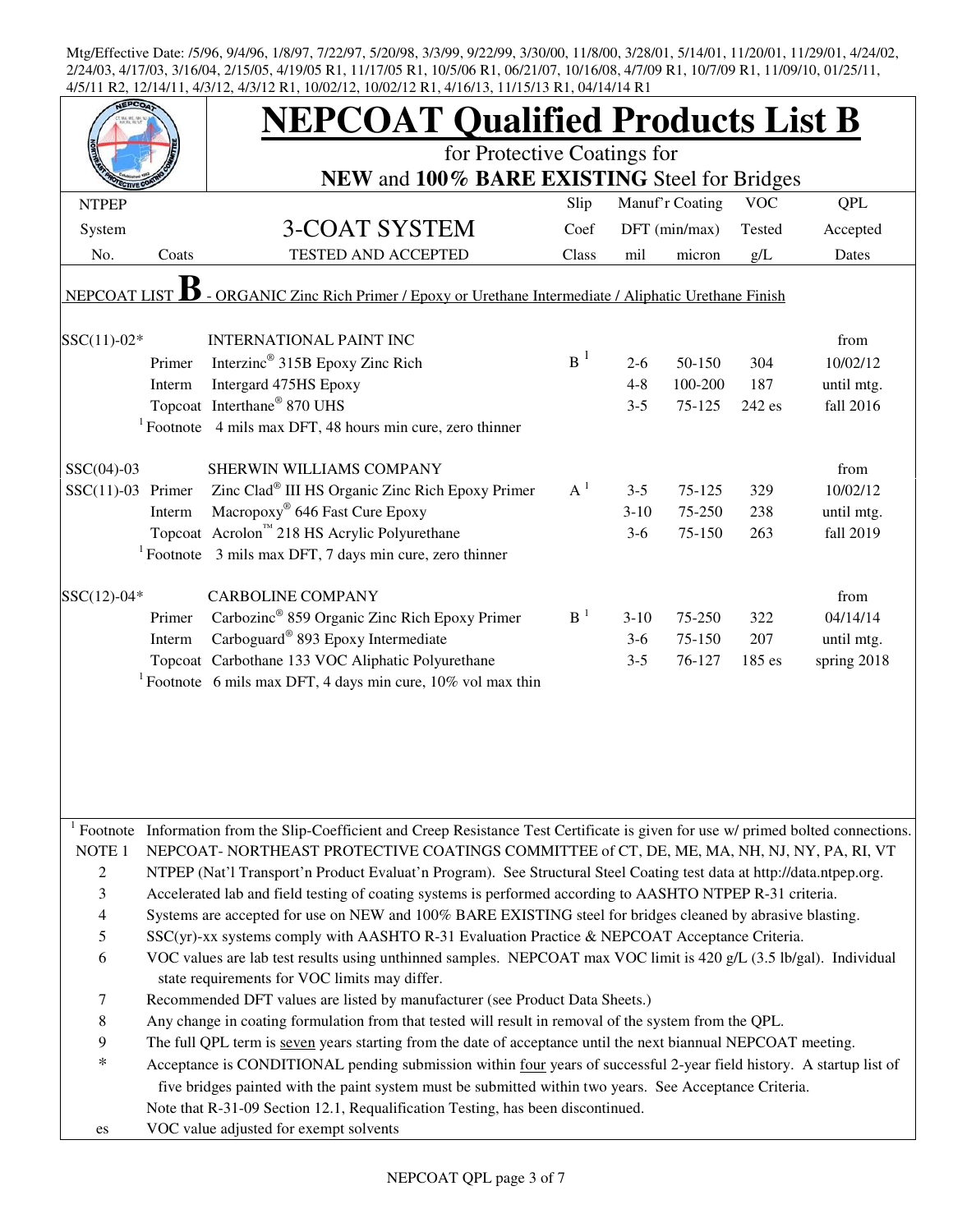|                   |        | <b>NEPCOAT Qualified Products List C</b>                                                                                                          |       |         |                 |                                               |            |
|-------------------|--------|---------------------------------------------------------------------------------------------------------------------------------------------------|-------|---------|-----------------|-----------------------------------------------|------------|
|                   |        | for Protective Coatings for<br>NEW and 100% BARE EXISTING Steel for Bridges                                                                       |       |         |                 |                                               |            |
| <b>NTPEP</b>      |        |                                                                                                                                                   | Slip  |         | Manuf'r Coating | <b>VOC</b>                                    | <b>QPL</b> |
| System            |        | 2-COAT SYSTEM                                                                                                                                     | Coef  |         | DFT (min/max)   | Tested                                        | Accepted   |
| No.               | Coats  | TESTED AND ACCEPTED                                                                                                                               | Class | mil     | micron          | g/L                                           | Dates      |
|                   |        |                                                                                                                                                   |       |         |                 |                                               |            |
| NEPCOAT LIST      |        | <b>ORGANIC Zinc Rich Primer / ----- / Topcoat</b>                                                                                                 |       |         |                 |                                               |            |
| $SSC(12)-05$      |        | SHERWIN WILLIAMS COMPANY                                                                                                                          |       |         |                 |                                               | from       |
|                   | Primer | Zinc Clad III HS (OAP)*                                                                                                                           | $A^1$ | $3 - 5$ | 75-125          | 309                                           | 11/15/13   |
|                   | Interm | ---                                                                                                                                               |       | $- -$   |                 | $\mathord{\hspace{1pt}\text{--}\hspace{1pt}}$ | until mtg  |
|                   |        | Topcoat Envirolastic 980 PA Polyaspartic Urethane                                                                                                 |       | $6-9$   | 150-225         | 280                                           | fall 2017  |
|                   |        | $1$ Footnote 4 mils max DFT, 14 days min cure, zero thinner<br>*Optically Active Pigment                                                          |       |         |                 |                                               |            |
|                   |        |                                                                                                                                                   |       |         |                 |                                               |            |
|                   |        |                                                                                                                                                   |       |         |                 |                                               |            |
|                   |        |                                                                                                                                                   |       |         |                 |                                               |            |
|                   |        |                                                                                                                                                   |       |         |                 |                                               |            |
|                   |        |                                                                                                                                                   |       |         |                 |                                               |            |
|                   |        |                                                                                                                                                   |       |         |                 |                                               |            |
|                   |        |                                                                                                                                                   |       |         |                 |                                               |            |
|                   |        |                                                                                                                                                   |       |         |                 |                                               |            |
|                   |        |                                                                                                                                                   |       |         |                 |                                               |            |
|                   |        |                                                                                                                                                   |       |         |                 |                                               |            |
|                   |        |                                                                                                                                                   |       |         |                 |                                               |            |
|                   |        |                                                                                                                                                   |       |         |                 |                                               |            |
|                   |        |                                                                                                                                                   |       |         |                 |                                               |            |
|                   |        |                                                                                                                                                   |       |         |                 |                                               |            |
|                   |        |                                                                                                                                                   |       |         |                 |                                               |            |
|                   |        |                                                                                                                                                   |       |         |                 |                                               |            |
|                   |        | <sup>1</sup> Footnote Information from the Slip-Coefficient and Creep Resistance Test Certificate is given for use $w$ primed bolted connections. |       |         |                 |                                               |            |
| NOTE <sub>1</sub> |        | NEPCOAT- NORTHEAST PROTECTIVE COATINGS COMMITTEE of CT, DE, ME, MA, NH, NJ, NY, PA, RI, VT                                                        |       |         |                 |                                               |            |
| 2                 |        | NTPEP (Nat'l Transport'n Product Evaluat'n Program). See Structural Steel Coating test data at http://data.ntpep.org.                             |       |         |                 |                                               |            |
| 3                 |        | Accelerated lab and field testing of coating systems is performed according to AASHTO NTPEP R-31 criteria.                                        |       |         |                 |                                               |            |
| 4                 |        | Systems are accepted for use on NEW and 100% BARE EXISTING steel for bridges cleaned by abrasive blasting.                                        |       |         |                 |                                               |            |
| 5                 |        | SSC(yr)-xx systems comply with AASHTO R-31 Evaluation Practice & NEPCOAT Acceptance Criteria.                                                     |       |         |                 |                                               |            |
| 6                 |        | VOC values are lab test results using unthinned samples. NEPCOAT max VOC limit is 420 g/L (3.5 lb/gal). Individual                                |       |         |                 |                                               |            |
|                   |        | state requirements for VOC limits may differ.                                                                                                     |       |         |                 |                                               |            |
| 7                 |        | Recommended DFT values are listed by manufacturer (see Product Data Sheets.)                                                                      |       |         |                 |                                               |            |
| 8                 |        | Any change in coating formulation from that tested will result in removal of the system from the QPL.                                             |       |         |                 |                                               |            |
| 9                 |        | The full QPL term is seven years starting from the date of acceptance until the next biannual NEPCOAT meeting.                                    |       |         |                 |                                               |            |
| $\ast$            |        | Acceptance is CONDITIONAL pending submission within four years of successful 2-year field history. A startup list of                              |       |         |                 |                                               |            |
|                   |        | five bridges painted with the paint system must be submitted within two years. See Acceptance Criteria.                                           |       |         |                 |                                               |            |
|                   |        | Note that R-31-09 Section 12.1, Requalification Testing, has been discontinued.                                                                   |       |         |                 |                                               |            |
| es                |        | VOC value adjusted for exempt solvents                                                                                                            |       |         |                 |                                               |            |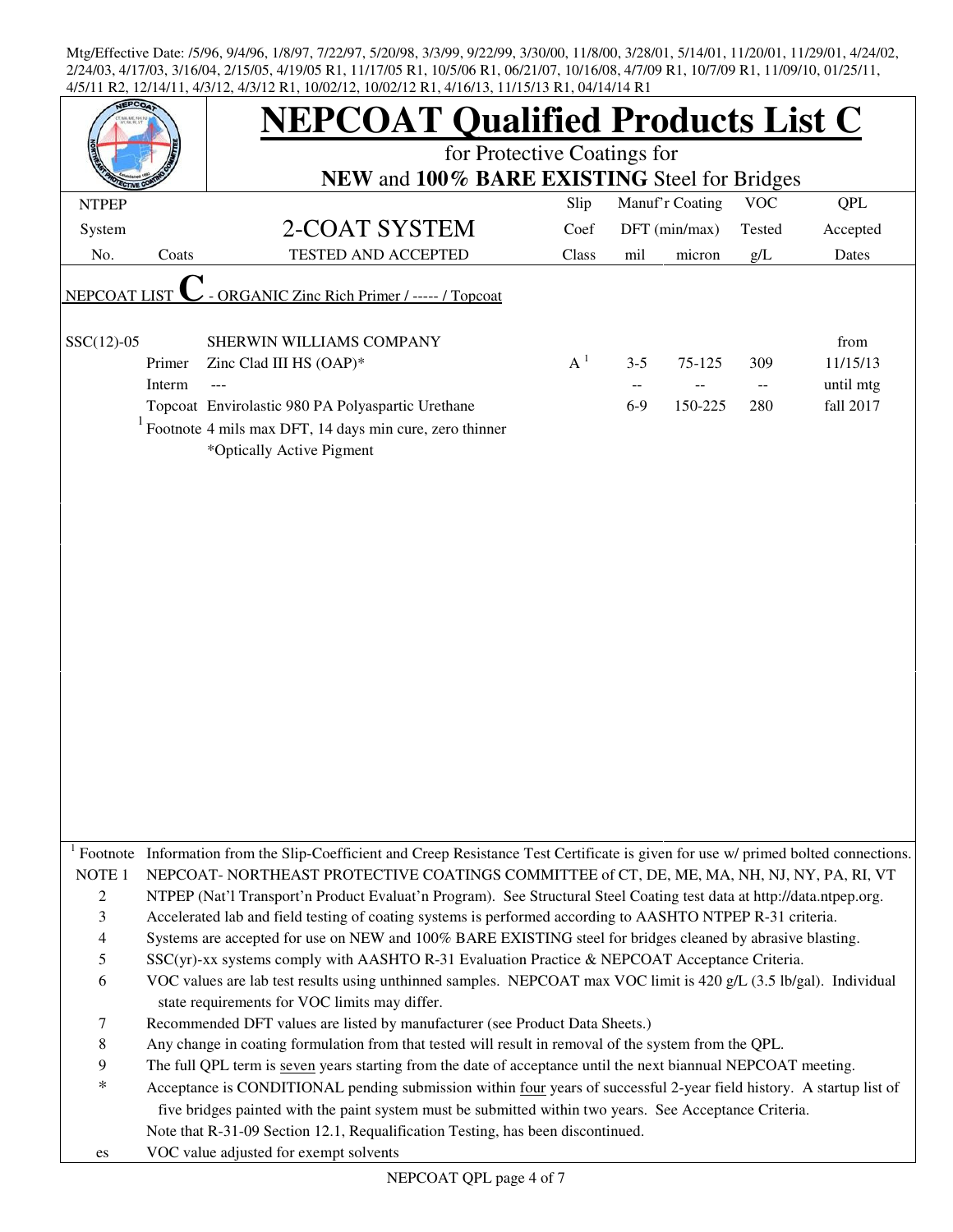| <b>FPCO</b>       |       | <b>NEPCOAT Qualified Products List D</b>                                                                                            |       |                 |            |            |  |  |
|-------------------|-------|-------------------------------------------------------------------------------------------------------------------------------------|-------|-----------------|------------|------------|--|--|
|                   |       | for Protective Coatings for                                                                                                         |       |                 |            |            |  |  |
|                   |       | NEW and 100% BARE EXISTING Steel for Bridges                                                                                        |       |                 |            |            |  |  |
| <b>NTPEP</b>      |       |                                                                                                                                     | Slip  | Manuf'r Coating | <b>VOC</b> | <b>QPL</b> |  |  |
| System            |       | 2-COAT SYSTEM                                                                                                                       | Coef  | DFT (min/max)   | Tested     | Accepted   |  |  |
| No.               | Coats | <b>TESTED AND ACCEPTED</b>                                                                                                          | Class | mil<br>micron   | g/L        | Dates      |  |  |
| NEPCOAT LIST      |       | - INORGANIC Zinc Rich Primer / ----- / Topcoat                                                                                      |       |                 |            |            |  |  |
|                   |       |                                                                                                                                     |       |                 |            |            |  |  |
|                   |       | [Blank]                                                                                                                             |       |                 |            |            |  |  |
|                   |       |                                                                                                                                     |       |                 |            |            |  |  |
|                   |       |                                                                                                                                     |       |                 |            |            |  |  |
|                   |       |                                                                                                                                     |       |                 |            |            |  |  |
|                   |       |                                                                                                                                     |       |                 |            |            |  |  |
|                   |       |                                                                                                                                     |       |                 |            |            |  |  |
|                   |       |                                                                                                                                     |       |                 |            |            |  |  |
|                   |       |                                                                                                                                     |       |                 |            |            |  |  |
|                   |       |                                                                                                                                     |       |                 |            |            |  |  |
|                   |       |                                                                                                                                     |       |                 |            |            |  |  |
|                   |       |                                                                                                                                     |       |                 |            |            |  |  |
|                   |       |                                                                                                                                     |       |                 |            |            |  |  |
|                   |       |                                                                                                                                     |       |                 |            |            |  |  |
|                   |       |                                                                                                                                     |       |                 |            |            |  |  |
|                   |       |                                                                                                                                     |       |                 |            |            |  |  |
|                   |       |                                                                                                                                     |       |                 |            |            |  |  |
|                   |       |                                                                                                                                     |       |                 |            |            |  |  |
|                   |       |                                                                                                                                     |       |                 |            |            |  |  |
|                   |       |                                                                                                                                     |       |                 |            |            |  |  |
|                   |       |                                                                                                                                     |       |                 |            |            |  |  |
|                   |       |                                                                                                                                     |       |                 |            |            |  |  |
|                   |       |                                                                                                                                     |       |                 |            |            |  |  |
|                   |       |                                                                                                                                     |       |                 |            |            |  |  |
|                   |       | Footnote Information from the Slip-Coefficient and Creep Resistance Test Certificate is given for use w/ primed bolted connections. |       |                 |            |            |  |  |
| NOTE <sub>1</sub> |       | NEPCOAT-NORTHEAST PROTECTIVE COATINGS COMMITTEE of CT, DE, ME, MA, NH, NJ, NY, PA, RI, VT                                           |       |                 |            |            |  |  |
| $\overline{c}$    |       | NTPEP (Nat'l Transport'n Product Evaluat'n Program). See Structural Steel Coating test data at http://data.ntpep.org.               |       |                 |            |            |  |  |
| 3                 |       | Accelerated lab and field testing of coating systems is performed according to AASHTO NTPEP R-31 criteria.                          |       |                 |            |            |  |  |
| 4                 |       | Systems are accepted for use on NEW and 100% BARE EXISTING steel for bridges cleaned by abrasive blasting.                          |       |                 |            |            |  |  |
| 5                 |       | SSC(yr)-xx systems comply with AASHTO R-31 Evaluation Practice & NEPCOAT Acceptance Criteria.                                       |       |                 |            |            |  |  |
| 6                 |       | VOC values are lab test results using unthinned samples. NEPCOAT max VOC limit is 420 g/L (3.5 lb/gal). Individual                  |       |                 |            |            |  |  |
|                   |       | state requirements for VOC limits may differ.                                                                                       |       |                 |            |            |  |  |
| 7                 |       | Recommended DFT values are listed by manufacturer (see Product Data Sheets.)                                                        |       |                 |            |            |  |  |
| 8                 |       | Any change in coating formulation from that tested will result in removal of the system from the QPL.                               |       |                 |            |            |  |  |
| 9                 |       | The full QPL term is seven years starting from the date of acceptance until the next biannual NEPCOAT meeting.                      |       |                 |            |            |  |  |
| *                 |       | Acceptance is CONDITIONAL pending submission within four years of successful 2-year field history. A startup list of                |       |                 |            |            |  |  |
|                   |       | five bridges painted with the paint system must be submitted within two years. See Acceptance Criteria.                             |       |                 |            |            |  |  |
|                   |       | Note that R-31-09 Section 12.1, Requalification Testing, has been discontinued.                                                     |       |                 |            |            |  |  |
| es                |       | VOC value adjusted for exempt solvents                                                                                              |       |                 |            |            |  |  |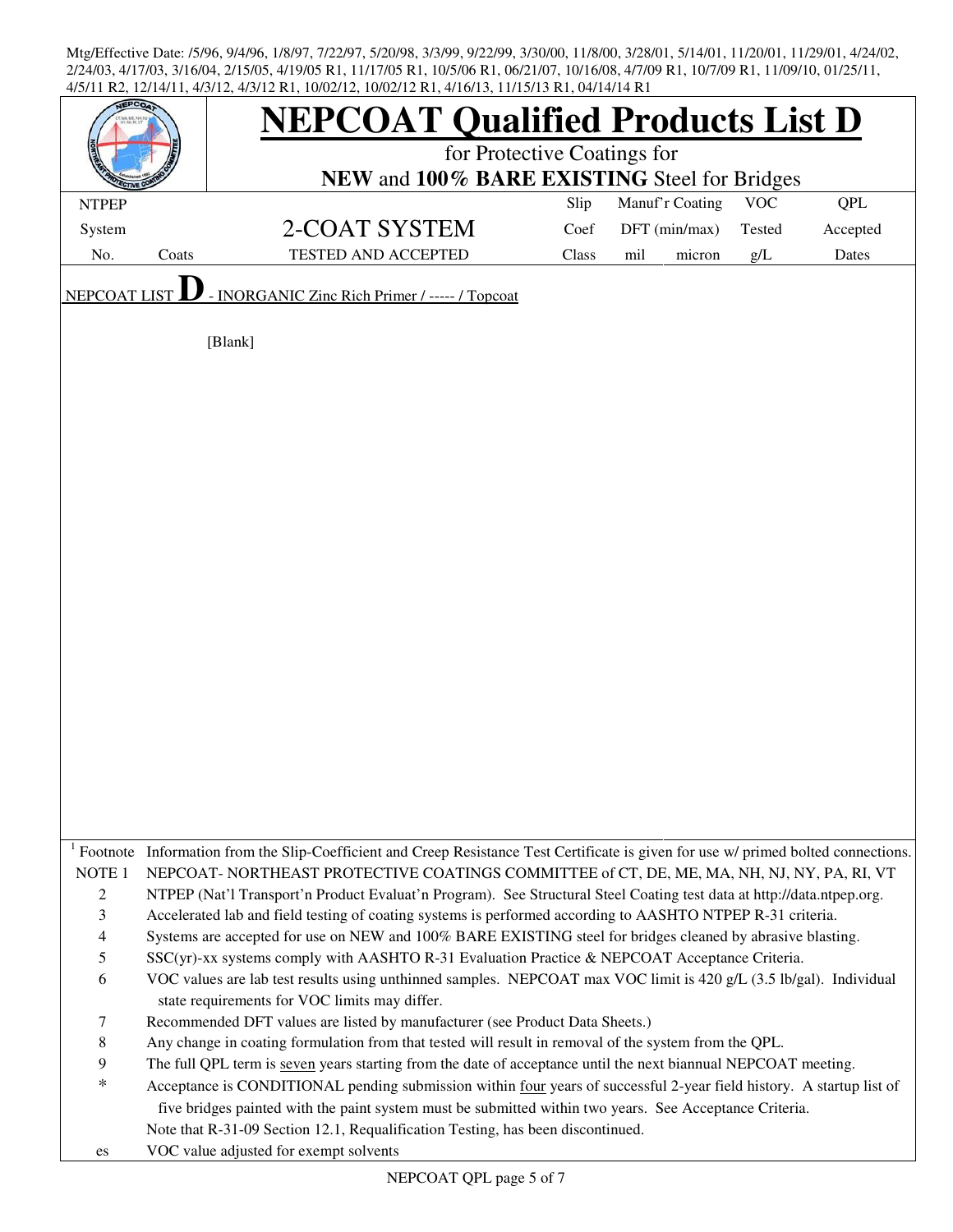

# **NEPCOAT Acceptance Criteria List A, B, C, D**

for Protective Coatings for

**NEW** and **100% BARE EXISTING** Steel for Bridges

AASHTO R31-Testing Standard & NEPCOAT Acceptance Criteria (3/16/04, 2/15/05, 10/16/08, 4/7/09, 10/12/11)

#### **TEST NO. 1 - SLIP COEFFICIENT**

| Primer | (min.) |
|--------|--------|
|--------|--------|

- IOZ Acceptance criteria: Required to have Class B Slip coefficient min. 0.5
- OZ Acceptance criteria: None. Report results only. Class B Slip Co. recommended but not required.

#### **TEST NO. 2 - SALT FOG RESISTANCE (ASTM B117)**

| Delamination<br>Rust / Blistering | Acceptance criteria: no delamination allowed<br>Acceptance criteria (max.): |       |                                                         |                |                     |  |       |                       |  |
|-----------------------------------|-----------------------------------------------------------------------------|-------|---------------------------------------------------------|----------------|---------------------|--|-------|-----------------------|--|
|                                   |                                                                             |       | //-------------------- RUST CRITERIA ----------------// |                |                     |  |       | -- BLISTER CRITERIA-- |  |
| Primer                            | <b>System</b>                                                               | @ Hrs | max creep ave creep % length in scribe                  |                |                     |  | @ Hrs | Convers'n $#$         |  |
| IOZ                               | $P-I-T$                                                                     | 5000  | 4 mm                                                    | $2 \text{ mm}$ | not req'd not req'd |  | 4000  |                       |  |
| OΖ                                | $P-I-T$                                                                     | 5000  | $8 \text{ mm}$                                          | 4 mm           | not req'd not req'd |  | 4000  |                       |  |

#### **TEST NO. 3 - CYCLIC WEATHERING RESISTANCE (ASTM D5894)**

| Delamination             | Acceptance criteria: no delamination allowed            |       |                     |                |                      |  |       |                       |
|--------------------------|---------------------------------------------------------|-------|---------------------|----------------|----------------------|--|-------|-----------------------|
| Rust / Blistering        | Acceptance criteria (max.):                             |       |                     |                |                      |  |       |                       |
|                          | //-------------------- RUST CRITERIA ----------------// |       |                     |                |                      |  |       | -- BLISTER CRITERIA-- |
| Primer                   | <b>System</b>                                           | @ Hrs | max creep ave creep |                | $%$ length in scribe |  | @ Hrs | Convers'n $#$         |
| IOZ                      | $P-I-T$                                                 | 5040  | $4 \text{ mm}$      | $2 \text{ mm}$ | not req'd not req'd  |  | 4032  | 9                     |
| OΖ                       | $P-I-T$                                                 | 5040  | $8 \text{ mm}$      | $4 \text{ mm}$ | not req'd not req'd  |  | 4032  | 8                     |
| GLOSS value              | Acceptance criteria:                                    |       | Report results only |                |                      |  |       |                       |
| GLOSS % Retent'n         | Acceptance criteria:                                    |       | Report results only |                |                      |  |       |                       |
| COLOR Change, $\Delta$ e | Acceptance criteria:                                    |       | Report results only |                |                      |  |       |                       |

#### **TEST NO. 4 - ABRASION RESISTANCE (ASTM D4060)**

| Weight Loss | Acceptance criteria: | Test discontinued |
|-------------|----------------------|-------------------|
| Wear Index  | Acceptance criteria: | Test discontinued |

#### **TEST NO. 5 - ADHESION (ASTM D4541)**

 Pull-Off Strength Acceptance criteria (min.) for both primer and PIT panels: IOZ 2.4 MPa (350 psi) OZ 4.1 MPa (600 psi)

#### **TEST NO. 6 - FREEZE THAW STABILITY**

Pull-Off Strength Acceptance criteria: achieve min. Test 5 req'd PIT adhesion results and fall within 60% of Test 5 values

#### **TEST NO. 7 - COATING IDENTIFICATION TESTS**

| VOC.               |                                  | Acceptance criteria: Max. 420 g/L $(3.5 \text{ lb/gal})$ . Individual state requirements may differ. |
|--------------------|----------------------------------|------------------------------------------------------------------------------------------------------|
| Coating properties | Acceptance criteria: Report only |                                                                                                      |
| Coating thickness  |                                  | Acceptance criteria: A 2-coat system shall be tested and applied at min. total 9 mils DFT.           |

(continued)